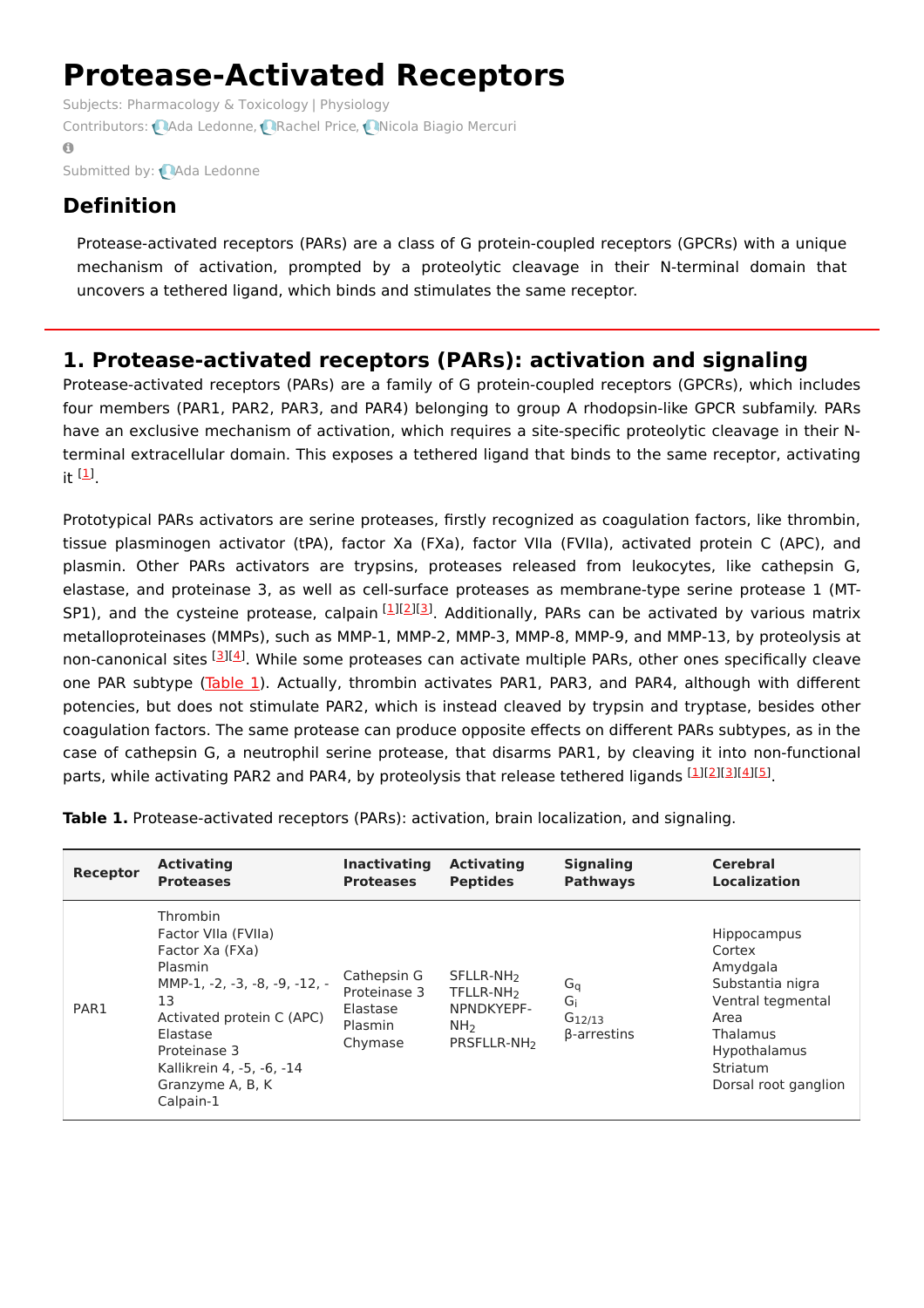| Receptor         | <b>Activating</b><br><b>Proteases</b>                                                                                                                                                      | <b>Inactivating</b><br><b>Proteases</b> | <b>Activating</b><br><b>Peptides</b>                                     | <b>Signaling</b><br><b>Pathways</b>              | <b>Cerebral</b><br><b>Localization</b>                                                                                |
|------------------|--------------------------------------------------------------------------------------------------------------------------------------------------------------------------------------------|-----------------------------------------|--------------------------------------------------------------------------|--------------------------------------------------|-----------------------------------------------------------------------------------------------------------------------|
| PAR <sub>2</sub> | Trypsin I/II<br><b>Trypsin IV</b><br>Tryptase<br>Factor VIIa (FVIIa)<br>Factor Xa (FXa)<br>Elastase<br>Proteinase 3<br>Cathepsin G<br>Acrosin<br>Granzyme A<br>Kallikrein 2, -4,-5, -6, 14 | Chymase                                 | SLIGRL-NH <sub>2</sub><br>SLIGKV-NH <sub>2</sub><br>AC-98170<br>AC-55541 | $G_q$<br>Gi<br>$G_{12/13}$<br>$\beta$ -arrestins | Hippocampus<br>Cortex<br>Amydgala<br>Substantia nigra<br>Thalamus<br>Hypothalamus<br>Striatum<br>Dorsal root ganglion |
| PAR <sub>3</sub> | Thrombin<br>Trypsin<br>Activated protein C (APC)                                                                                                                                           | Cathepsin G                             | TFRGAP-NH <sub>2</sub>                                                   | $G_q$                                            | Hippocampus<br>Cortex<br>Amydgala<br>Thalamus<br>Hypothalamus<br>Striatum<br>Dorsal root ganglion                     |
| PAR4             | Thrombin<br>Trypsin<br>Plasmin<br>Cathepsin G<br>MT-SP1                                                                                                                                    |                                         | GYPGQV-NH <sub>2</sub><br>GYPGKF-NH <sub>2</sub><br><b>AYPGKF</b>        | $G_q$<br>$G_{12/13}$                             | Hippocampus<br>Cortes<br>Amydgala<br>Thalamus<br>Hypothalamus                                                         |

In addition to the proteolytic activation, PARs can be stimulated by short peptides corresponding with the tethered ligand sequence. These peptides are able to induce PARs stimulation in the absence of proteolytic cleavage because they replace endogenous PARs-bound ligands in the activation-binding sites. Such alternative modality of activation allows a more controlled PARs activation, and is useful for distinguishing PARs functions devoid of side-effects due to protease-dependent cleavage of additional targets. The PAR1-tethered ligand peptide is SFLLR-NH<sub>2</sub>. Besides PAR1, it also activates PAR2, though with a minor efficacy <sup>[<u>6</u>]</sup>, but modification in the first amino acid leads to TFLLR-NH<sub>2</sub>, which is a specific PAR1 activator. The PAR2-tethered sequence is SLIGKV-NH<sub>2</sub>, while TFRGAP-NH<sub>2</sub> is the tethered ligand for PAR3, and GYPGQV-NH<sub>2</sub> for PAR4 <sup>[<u>1</u>]</sup> (<u>Table 1</u>).

PARs activation elicits an intricate network of intracellular signaling pathways. PARs are coupled to various G proteins—G<sub>q</sub>, G<sub>i</sub>, and G<sub>12/13</sub>—and, additionally, they can also activate G protein-independent signaling mechanisms [\[1](#page-3-0)][\[2](#page-3-1)][\[3](#page-3-2)][[4](#page-3-3)][[5](#page-3-4)][\[6](#page-4-0)][\[7](#page-4-1)]. More information is available on PAR1, which is the first member of PARs' family to be identified. Canonical PAR1 activation, consequent to cleavage-induced exposition of SFLLR- $NH<sub>2</sub>$  sequence, results in multiple G protein-dependent and G protein-independent signaling pathways [\(Figure](https://www.mdpi.com/1422-0067/22/2/869/htm#fig_body_display_ijms-22-00869-f001) 1). Through Gα<sub>q</sub>, PAR1 activates phospholipase C β (PLCβ), thereby triggering phosphoinositide hydrolysis, with the generation of inositol-1,4,5-trisphosphate (IP<sub>3</sub>) and diacyl-glycerol (DAG), thus, leading to Ca<sup>2+</sup> mobilization from intracellular stores and activation of protein kinase C (PKC). This results in the activation of various Ca<sup>2+</sup>-regulated kinases and phosphatase. PAR1 coupling with G $\alpha_{12/13}$ , that binds to guanine nucleotide exchange factors (GEFs), results in the activation of the small soluble G protein, Rho, and consequently of Rho-activated kinases. Furthermore, PARs activation, by coupling with G<sub>i/o</sub>, induces the inhibition of adenylyl cyclase (AC), whereas via the βγ subunit, induces the opening of  $K^+$  channels (namely G protein-activated inward rectifying  $K^+$  channels, GIRK), the activation of G proteincoupled receptor kinases (GRKs), as well as the stimulation of non-receptor tyrosine kinases, and the activation of phosphotydil-inositole-3-kinase (PI3K), that induces the activation of other kinases signaling pathways, including mitogen-activated protein kinase (MAPK) [1][2][4][7] [\(Figure](https://www.mdpi.com/1422-0067/22/2/869/htm#fig_body_display_ijms-22-00869-f001) [1](#page-3-0)).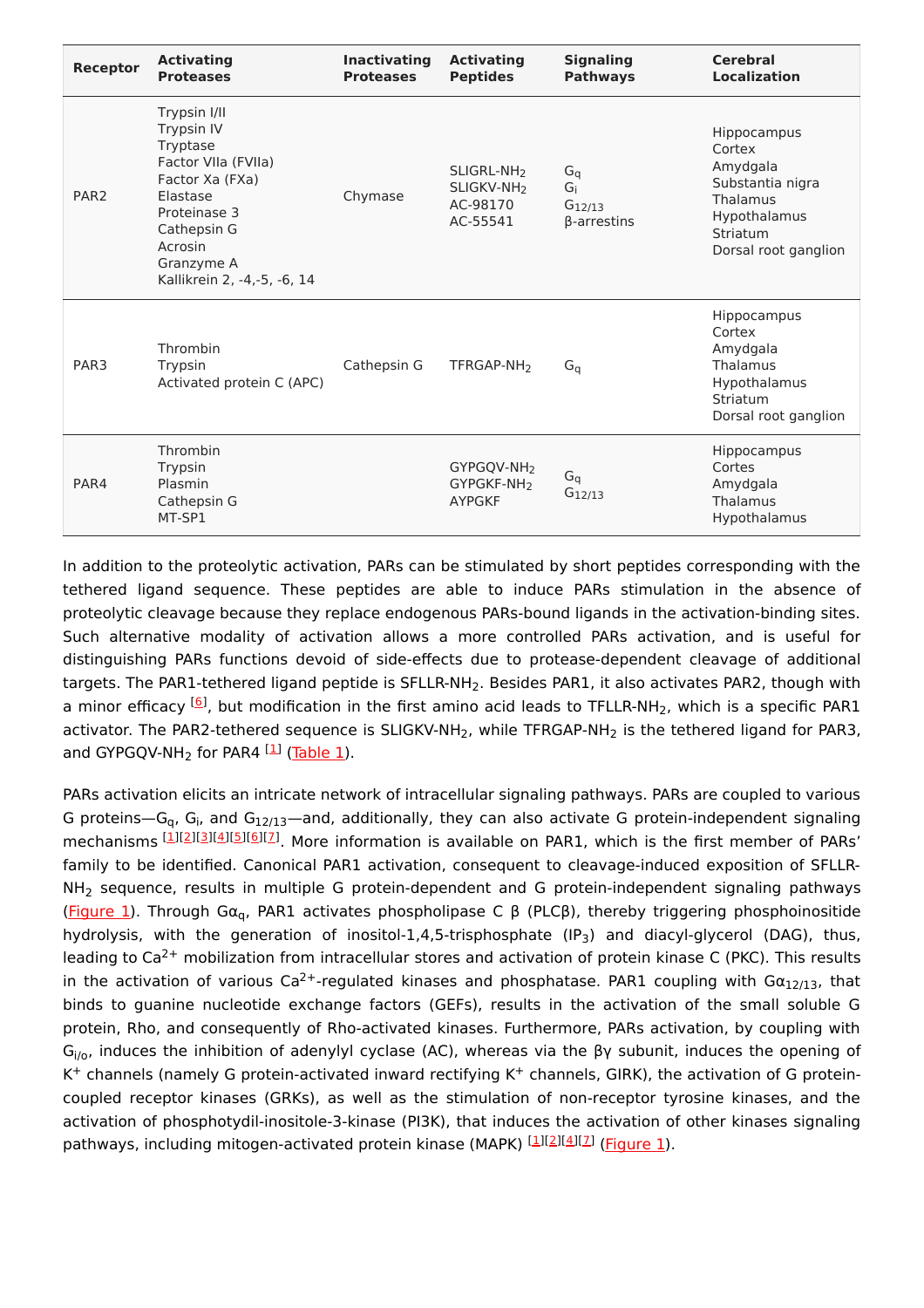#### Protease-activated receptors (PARs)



**Figure 1.** Protease-activated receptors (PARs) signaling. Scheme of the principal PARs-dependent signaling pathways. PARs activation, elicited by proteases-induced unmasking of tethered ligands or, alternatively, by ligand-mimicking peptides, stimulates various G proteins-dependent pathways. Gα<sub>q</sub>mediated activation of phospholipase C β (PLCβ) results in the hydrolysis of phosphatidylinositol and generation of inositol-1,4,5-trisphosphate (IP<sub>3</sub>) and diacylglycerol (DAG), that fosters Ca<sup>2+</sup> intracellular mobilization from internal stores, and activation of  $Ca^{2+}$ -regulated kinases and phosphatase. Protein kinase C (PKC), which is also activated by DAG, stimulates mitogen-activated protein kinases (MAPK). PARs coupling with G $\alpha_{12/13}$ , that binds to guanine nucleotide exchange factors (GEFs), results in the activation of the small soluble G protein, Rho, and, consequently, of Rho-activated kinases. PARs-induced activation of Gi, inhibits, via Gαi,, adenylyl cyclase (AC), and, via the βγ subunit, produces opening of G protein-activated inward rectifying K<sup>+</sup> channels (GIRK), the activation of G protein-coupled receptor kinases (GRKs), as well as the stimulation of intracellular tyrosine kinases (TKs), and the activation of phosphotydil-inositole-3-kinase (PI3K), that then activates other kinases signaling pathways, including mitogen-activated protein kinase (MAPK). Additionally, PARs stimulations can activate G proteinindependent mechanisms, mediated by the recruitment of β-arrestins and activation of diverse signaling pathways, including MAPK-like extracellular signal-regulated kinases (ERK).

### **2. PARs activation in the Brain**

PARs have well-recognized roles in coagulation, hemostasis, and inflammation, and have been deeply investigated for their function in cellular survival/degeneration processes [\[1](#page-3-0)]. In addition to effects in peripheral systems, it is becoming overt that PARs have important roles in the central nervous system (CNS). Research of such functions has been alimented by early detections of cerebral expression of different PARs subtypes [\[8](#page-4-2)][[9](#page-4-3)][[10\]](#page-4-4)[[11\]](#page-4-5)[[12\]](#page-4-6)[[13\]](#page-4-7) PARs' family includes four members (PAR1, PAR2, PAR3, and PAR4). PAR1, which is the first to be identified, has been originally termed as'thrombin receptor'  $[14]$  $[14]$ . Beyond its initial identification in platelets, PAR1 expression has been reported in several organs and different cell types, including endothelial cells, fibroblasts, monocytes, T-cell lines, smooth muscle cells, and in organs such as stomach, colon, kidney, testis, eye, and brain [[1](#page-3-0)]. In the brain, PAR1 is ubiquitously expressed, being found in the prefrontal cortex, basal ganglia, dorsal striatum, nucleus accumbens, substantia nigra, ventral tegmental area, amygdala, and hippocampus. Its localization has been reported either in neurons, or in astrocytes and microglia, even though there are strong differences among different brain areas and cellular populations [\[8](#page-4-2)][[10](#page-4-4)][\[11](#page-4-5)][[15](#page-4-9)][\[16](#page-4-10)][[17](#page-4-11)]. PAR2 has been identified following PAR1 as a receptor for the serine protease trypsin <sup>[[18](#page-4-12)]</sup>. PAR2 expression has been reported in both the human and rodent CNS in various areas, including the hippocampus (through CA1, CA2, and CA3 areas and the granular cell layer of the dentate gyrus), as well as cortex, amygdala, thalamus, hypothalamus, substantia nigra, and striatum [\[9](#page-4-3)][\[11](#page-4-5)][[19](#page-4-13)][\[20](#page-4-14)]. PAR3, earlier described as a second thrombin receptor [\[21](#page-4-15)],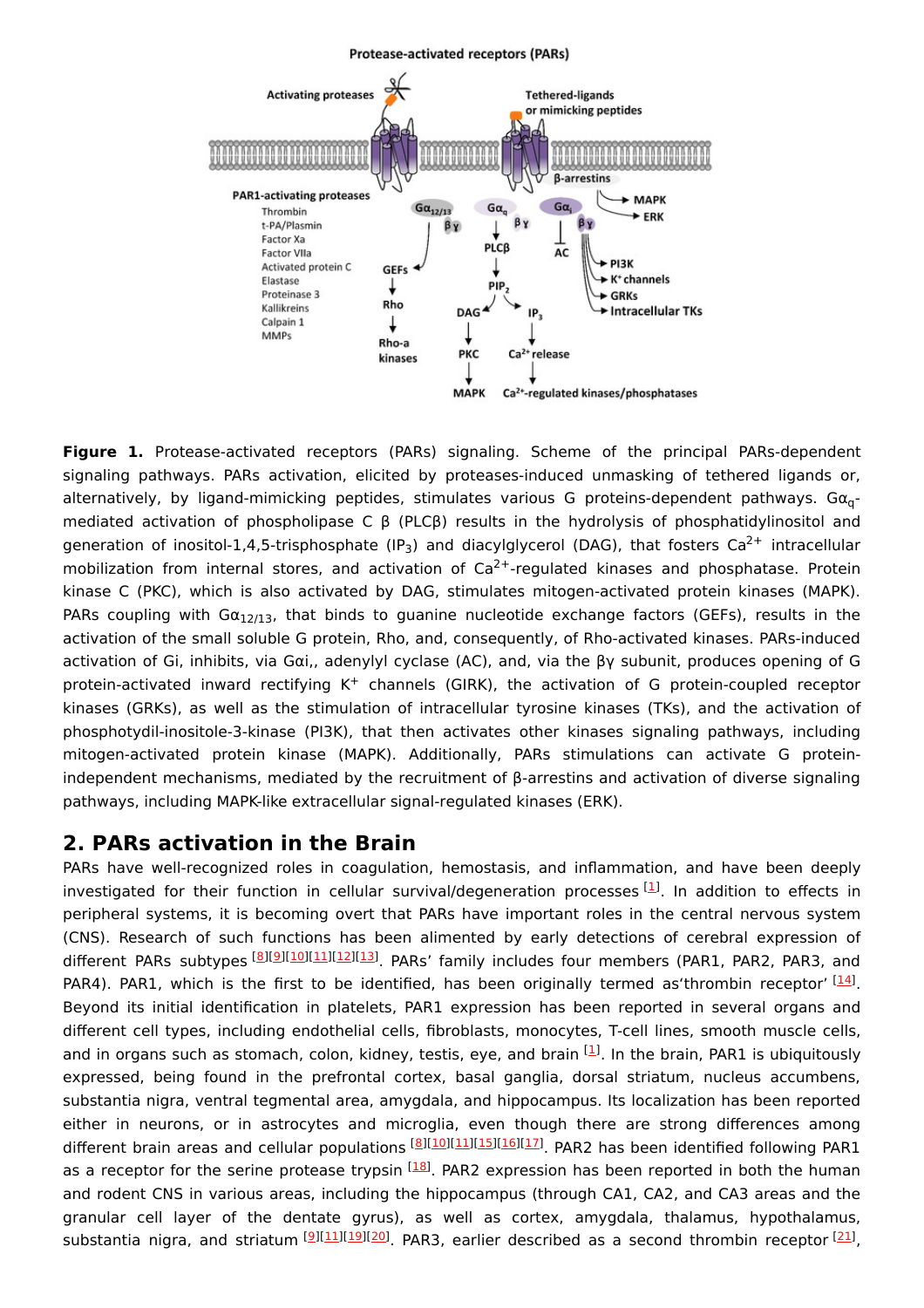displays a similar cerebral expression of PAR2, being localized in various hippocampal and cortical areas, as well as in amygdala, thalamus, hypothalamus, and striatum [\[11](#page-4-5)]. Brain localization of PAR4, firstly known as a receptor for both thrombin and trypsin, has been described in the hippocampus and cortex, thalamus, hypothalamus, and amygdala<sup>[[11\]](#page-4-5)</sup>. While it is documented that all PARs display a broad expression in the various brain areas, and some indication on regions of highest expression have been revealed, a deeper analysis to expose overlapping vs. segregate expression of distinct subtypes in subregions or cellular populations remains to be completed.

Evidence of brain expression of PARs has been complemented with the demonstration of resident sources of PARs-activating proteases in the brain. Such data has challenged the earlier belief about PARs activation in the brain occurring only in pathological conditions allowing influx of peripheral proteases, through an impaired blood-brain barrier (BBB), and it is now accepted that PARs-activating proteases can be released from neurons, astrocytes, microglia, or other immunity cells that are resident (or recruited) in the brain, in addition to being derived from the circulation [[1](#page-3-0)][\[11](#page-4-5)][\[14](#page-4-8)]. Specifically, there is evidence documenting brain synthesis of the prototypical PARs activator, thrombin, with both a mature or precursor form, pro-thrombin, found in several brain areas [[8](#page-4-2)][\[13](#page-4-7)][\[15](#page-4-9)][\[22](#page-4-16)][\[23](#page-4-17)][\[24](#page-4-18)]. Likewise, tPA can be released by neurons, glial cells, and endothelial cells, being highly expressed in various brain regions, including the cerebellum, cortex, amygdala, and hippocampus [[24](#page-4-18)][\[25\]](#page-4-19)[[26](#page-4-20)][\[27\]](#page-4-21)[[28](#page-4-22)][\[29\]](#page-4-23). Further evidence supports brain expression of other PARs-activating proteases, including trypsin <sup>[\[30](#page-4-24)]</sup>, and trypsin-like proteases, such as MSP and kallikreins [[31](#page-4-25)][\[32\]](#page-4-26), besides MMPs [\[33](#page-5-0)]. Actions of cerebral PARs-activating proteases is tightly regulated. Serine proteases activity in CNS is tempered by another class of proteins, i.e., the serine protease inhibitors (SERPINs), including protease nexin-1 (PN-1), neuroserpin, and antithrombin 3 (AT3) [[24](#page-4-18)][\[34\]](#page-5-1)[[35](#page-5-2)][\[36\]](#page-5-3). The activity of such SERPINs, by influencing PARs-activating proteases, can indirectly affect PARs signaling/function in the brain.

Hence, it is currently established that, in a normal brain, there are necessary elements—PARs activators and receptors—to permit physiological PARs signaling. Beyond such a physiological tone, levels of PARsactivating proteases possibly boost during some conditions, like inflammation or trauma, that either recruit additional proteases-releasing cells types, or increase BBB permeability, fostering coagulation cascade proteases inflow in the CNS from the periphery  $[1]$  $[1]$ , with the consequence of an abnormal PARs activation. Actually, multifaceted PARs roles have been previously reported in neuroinflammatory and neurodegenerative processes in diverse cerebral illnesses, in stroke, brain trauma, Alzheimer's disease (AD), and Parkinson's disease (PD). Likewise, aberrant activity of serine proteases and MMPs, possibly resulting in abnormal PARs signaling, has been linked to AD, PD, TBI, stroke, epilepsy, and familial encephalopathy with neuroserpin inclusion bodies (FENIB) [[3](#page-3-2)][\[5](#page-3-4)][\[33\]](#page-5-0)[[37](#page-5-4)][\[38\]](#page-5-5)[[39](#page-5-6)][\[40\]](#page-5-7)[[41](#page-5-8)][\[42\]](#page-5-9). Differently from their pathological relevance, physiological roles for PARs in the brain have been less appreciated. Nevertheless, it is becoming clear that PARs have a "neuromodulatory" function, affecting neurotransmission and synaptic plasticity in a normal brain, thus, possibly contributing to either learning and memory processes and complex behaviors.

#### **References**

- <span id="page-3-0"></span>1. Ossovskaya, V.S.; Bunnett, N.W. Protease-activated receptors: Contribution to physiology and disease. Physiol. Rev. 2004, 84, 579–621.
- <span id="page-3-1"></span>2. Gieseler, F.; Ungefroren, H.; Settmacher, U.; Hollenberg, M.D.; Kaufmann, R. Proteinase-activated receptors (PARs)— Focus on receptor-receptor-interactions and their physiological and pathophysiological impact. Cell Commun. Signal. 2013, 11, 1–26.
- <span id="page-3-2"></span>3. Heuberger, D.M.; Schuepbach, R.A. Protease-activated receptors (PARs): Mechanisms of action and potential therapeutic modulators in PAR-driven inflammatory diseases. J. Thromb. 2019, 17, 1–24.
- <span id="page-3-3"></span>4. Fox, O.W.; Preston, R.J.S. Molecular basis of protease-activated receptor 1 signaling diversity. J. Thromb. Haemost. 2020, 18, 6–164.
- <span id="page-3-4"></span>5. Ramachandran, R.; Noorbakhsh, F.; DeFea, K.; Hollenberg, M.D. Targeting proteinase-activated receptors: Therapeutic potential and challenges. Nat. Rev. Drug Discov. 2012, 11, 69–86.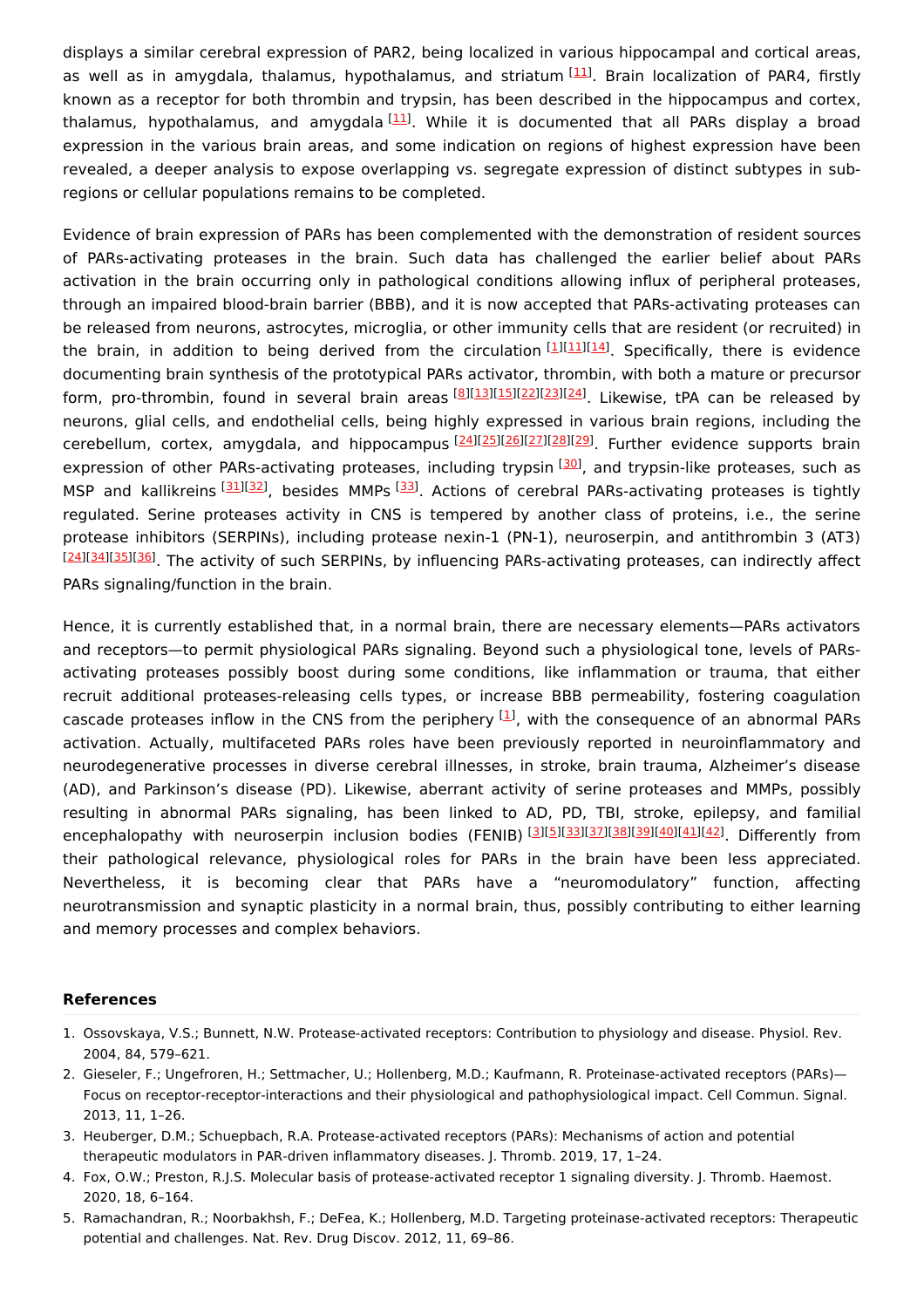- <span id="page-4-0"></span>6. Blackhart, B.D.; Emilsson, K.; Nguyen, D.; Teng, W.; Martelli, A.J.; Nystedt, S.; Sundelin, J.; Scarborough, R.M. Ligand cross-reactivity within the protease-activated receptor family. J. Biol. Chem. 1996, 271, 16466–16471.
- <span id="page-4-1"></span>7. Soh, U.J.; Dores, M.R.; Chen, B.; Trejo, J. Signal transduction by protease-activated receptors. Br. J. Pharm. 2010, 160, 191–203.
- <span id="page-4-2"></span>8. Weinstein, J.R.; Gold, S.J.; Cunningham, D.D.; Gall, C.M. Cellular localization of thrombin receptor mRNA in rat brain: Expression by mesencephalic dopaminergic neurons and codistribution with prothrombin mRNA. J. Neurosci. 1995, 15, 2906–2919.
- <span id="page-4-3"></span>9. D'Andrea, M.R.; Derian, C.K.; Leturcq, D.; Baker, S.M.; Brunmark, A.; Ling, P.; Darrow, A.L.; Santulli, R.J.; Brass, L.F.; Andrade-Gordon, P. Characterization of protease-activated receptor-2 immunoreactivity in normal human tissues. J. Histochem. Cytochem. 1998, 46, 157–164.
- <span id="page-4-4"></span>10. Niclou, S.P.; Suidan, H.S.; Pavlik, A.; Vejsada, R.; Monard, D. Changes in the expression of protease-activated receptor 1 and protease nexin-1 mRNA during rat nervous system development and after nerve lesion. Eur. J. Neurosci. 1998, 10, 1590–1607.
- <span id="page-4-5"></span>11. Striggow, F.; Riek-Burchardt, M.; Kiesel, A.; Schmidt, W.; Henrich-Noack, P.; Breder, J.; Krug, M.; Reymann, K.G.; Reiser, G. Four different types of protease-activated receptors are widely expressed in the brain and are up-regulated in hippocampus by severe ischemia. Eur. J. Neurosci. 2001, 14, 595–608.
- <span id="page-4-6"></span>12. Wang, H.; Ubl, J.J.; Reiser, G. Four subtypes of protease-activated receptors, co-expressed in rat astrocytes, evoke different physiological signaling. Glia 2002, 37, 53–63.
- <span id="page-4-7"></span>13. Sokolova, E.; Reiser, G. Prothrombin/thrombin and the thrombin receptors PAR-1 and PAR-4 in the brain: Localization, expression and participation in neurodegenerative diseases. Thromb. Haemost. 2008, 100, 576–581.
- <span id="page-4-8"></span>14. Vu, T.K.; Hung, D.T.; Wheaton, V.I.; Coughlin, S.R. Molecular cloning of a functional thrombin receptor reveals a novel proteolytic mechanism of receptor activation. Cell 1991, 64, 1057–1068.
- <span id="page-4-9"></span>15. Dihanich, M.; Kaser, M.; Reinhard, E.; Cunningham, D.; Monard, D. Prothrombin mRNA is expressed by cells of the nervous system. Neuron 1991, 6, 575–581.
- <span id="page-4-10"></span>16. Balcaitis, S.; Xie, Y.; Weinstein, J.R.; Andersen, H.; Hanisch, U.; Ransom, B.R.; Möller, T. Expression of proteinaseactivated receptors in mouse microglial cells. Neuroreport 2003, 14, 2373–2377.
- <span id="page-4-11"></span>17. Junge, C.E.; Lee, C.J.; Hubbard, K.B.; Zhang, Z.; Olson, J.J.; Hepler, J.R.; Brat, D.J.; Traynelis, S.F. Protease-activated receptor-1 in human brain: Localization and functional expression in astrocytes. Exp. Neurol. 2004, 188, 94–103.
- <span id="page-4-12"></span>18. Nystedt, S.; Emilsson, K.; Wahlestedt, C.; Sundelin, J. Molecular cloning of a potential proteinase activated receptor. Proc. Natl. Acad. Sci. USA 1994, 91, 9208–9212.
- <span id="page-4-13"></span>19. Bushell, T.J.; Plevin, R.; Cobb, S.; Irving, A.J. Characterization of proteinase-activated receptor 2 signalling and expression in rat hippocampal neurons and astrocytes. Neuropharmacology 2006, 50, 714–725.
- <span id="page-4-14"></span>20. Lohman, R.J.; O'Brien, T.J.; Cocks, T.M. Protease-activated receptor-2 regulates trypsin expression in the brain and protects against seizures and epileptogenesis. Neurobiol. Dis. 2008, 30, 84–93.
- <span id="page-4-15"></span>21. Ishihara, H.; Connolly, A.J.; Zeng, D.; Kahn, M.L.; Zheng, Y.W.; Timmons, C.; Tram, T.; Coughlin, S.R. Protease-activated receptor 3 is a second thrombin receptor in humans. Nature 1997, 386, 502–506.
- <span id="page-4-16"></span>22. Turgeon, V.L.; Houenou, L.J. The role of thrombin-like (serine) proteases in the development, plasticity and pathology of the nervous system. Brain Res. Brain Res. Rev. 1997, 25, 85–95.
- <span id="page-4-17"></span>23. Turgeon, V.L.; Salman, N.; Houenou, L.J. Thrombin: A neuronal cell modulator. Thromb Res. 2000, 99, 417–427.
- <span id="page-4-18"></span>24. Almonte, A.G.; Sweatt, J.D. Serine proteases, serine protease inhibitors, and protease-activated receptors: Roles in synaptic function and behavior. Brain Res. 2011, 1407, 107–122.
- <span id="page-4-19"></span>25. Qian, Z.; Gilbert, M.E.; Colicos, M.A.; Kandel, E.R.; Kuhl, D. Tissue plasminogen activator is induced as an immediateearly gene during seizure, kindling, and long-term potentiation. Nature 1993, 361, 453–457.
- <span id="page-4-20"></span>26. Sallés, F.J.; Strickland, S. Localization and regulation of the tissue plasminogen activator-plasmin system in the hippocampus. J. Neurosci. 2002, 22, 2125–2134.
- <span id="page-4-21"></span>27. Shin, C.Y.; Kundel, M.; Wells, D.G. Rapid, activity-induced increase in tissue plasminogen activator is mediated by metabotropic glutamate receptor-dependent mRNA translation. J. Neurosci. 2004, 24, 9425–9433.
- <span id="page-4-22"></span>28. Yepes, M.; Lawrence, D.A. New functions for an old enzyme: Nonhemostatic roles for tissue-type plasminogen activator in the central nervous system. Exp. Biol. Med. 2004, 226, 1097–1104.
- <span id="page-4-23"></span>29. Lochner, J.E.; Honigman, L.S.; Grant, W.F.; Gessford, S.K.; Hansen, A.B.; Silverman, M.A.; Scalettar, B.A. Activitydependent release of tissue plasminogen activator from the dendritic spines of hippocampal neurons revealed by livecell imaging. J. Neurobiol. 2006, 66, 564–577.
- <span id="page-4-24"></span>30. Gschwend, T.P.; Krueger, S.R.; Kozlov, S.V.; Wolfer, D.P.; Sonderegger, P. Neurotrypsin, a novel multidomain serine protease expressed in the nervous system. Mol. Cell Neurosci. 1997, 9, 207–219.
- <span id="page-4-25"></span>31. Scarisbrick, I.A.; Isackson, P.J.; Ciric, B.; Windebank, A.J.; Rodriguez, M. MSP, a trypsin-like serine protease, is abundantly expressed in the human nervous system. J. Comp. Neurol. 2001, 431, 347–361.
- <span id="page-4-26"></span>32. Bernett, M.J.; Blaber, S.I.; Scarisbrick, I.A.; Dhanarajan, P.; Thompson, S.M.; Blaber, M. Crystal structure and biochemical characterization of human kallikrein 6 reveals that a trypsin-like kallikrein is expressed in the central nervous system. J. Biol. Chem. 2002, 277, 24562–24570.